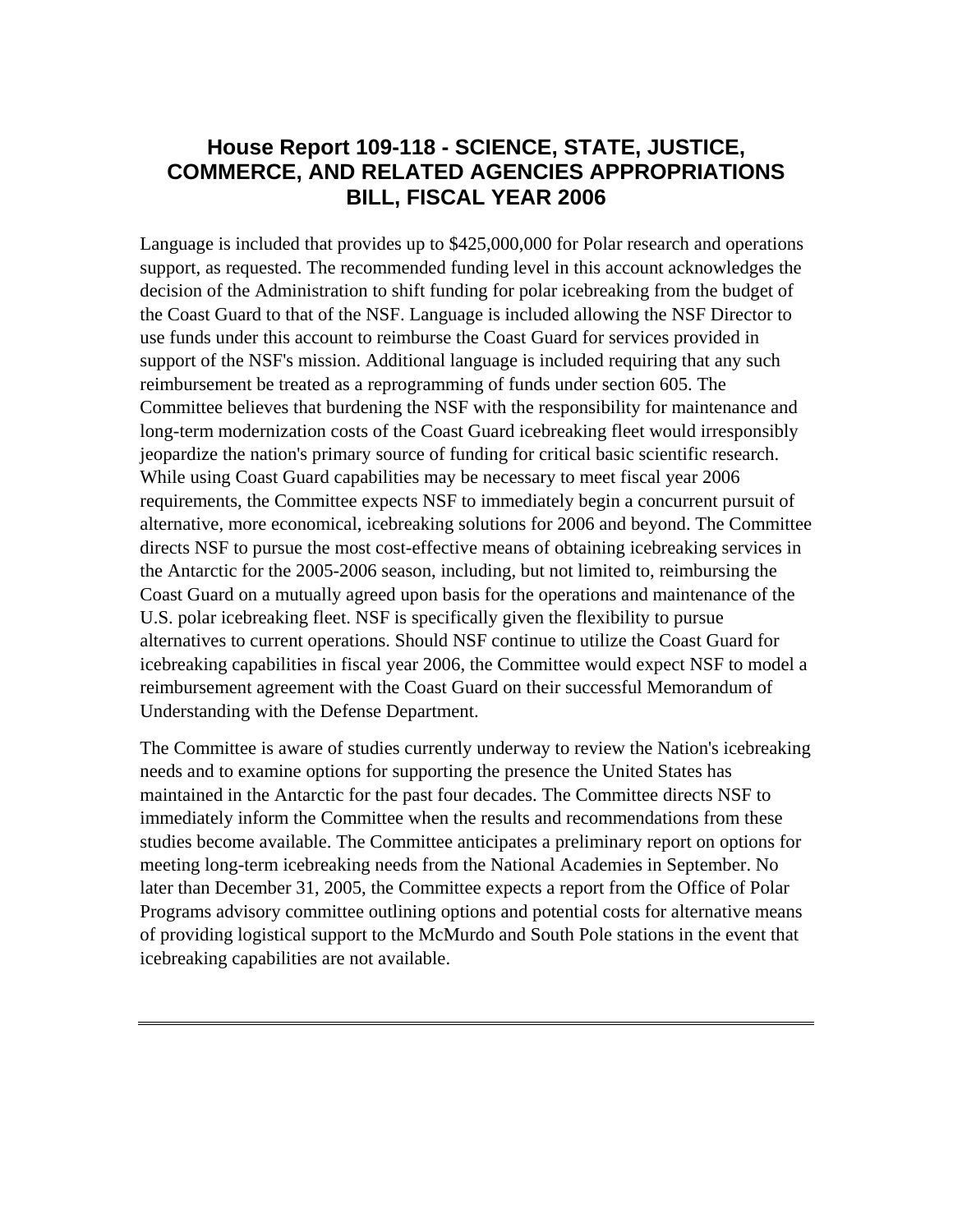## **Senate Report 109-088 - DEPARTMENTS OF COMMERCE AND JUSTICE, SCIENCE, AND RELATED AGENCIES APPROPRIATIONS BILL, 2006**

The Committee has provided the budget request of \$386,930,000 for polar research activities. Within this amount, no more than the base funding in the budget submission, as well as an additional \$48,000,000 for ice breaking, as requested by the administration, is provided for icebreaking activities. The Committee has included bill language clarifying that the Director of NSF shall procure polar ice breaking services from the Coast Guard. However, if the Coast Guard is unable to provide ice breaking services, NSF shall procure such services from alternative sources. The Committee expects the Director of NSF, the Commandant of the Coast Guard, the Director of the Office of Management and Budget, and the Director of the Office of Science and Technology Policy to work jointly to ensure that the Coast Guard ice breaking fleet is capable of meeting NSF's future polar ice breaking needs.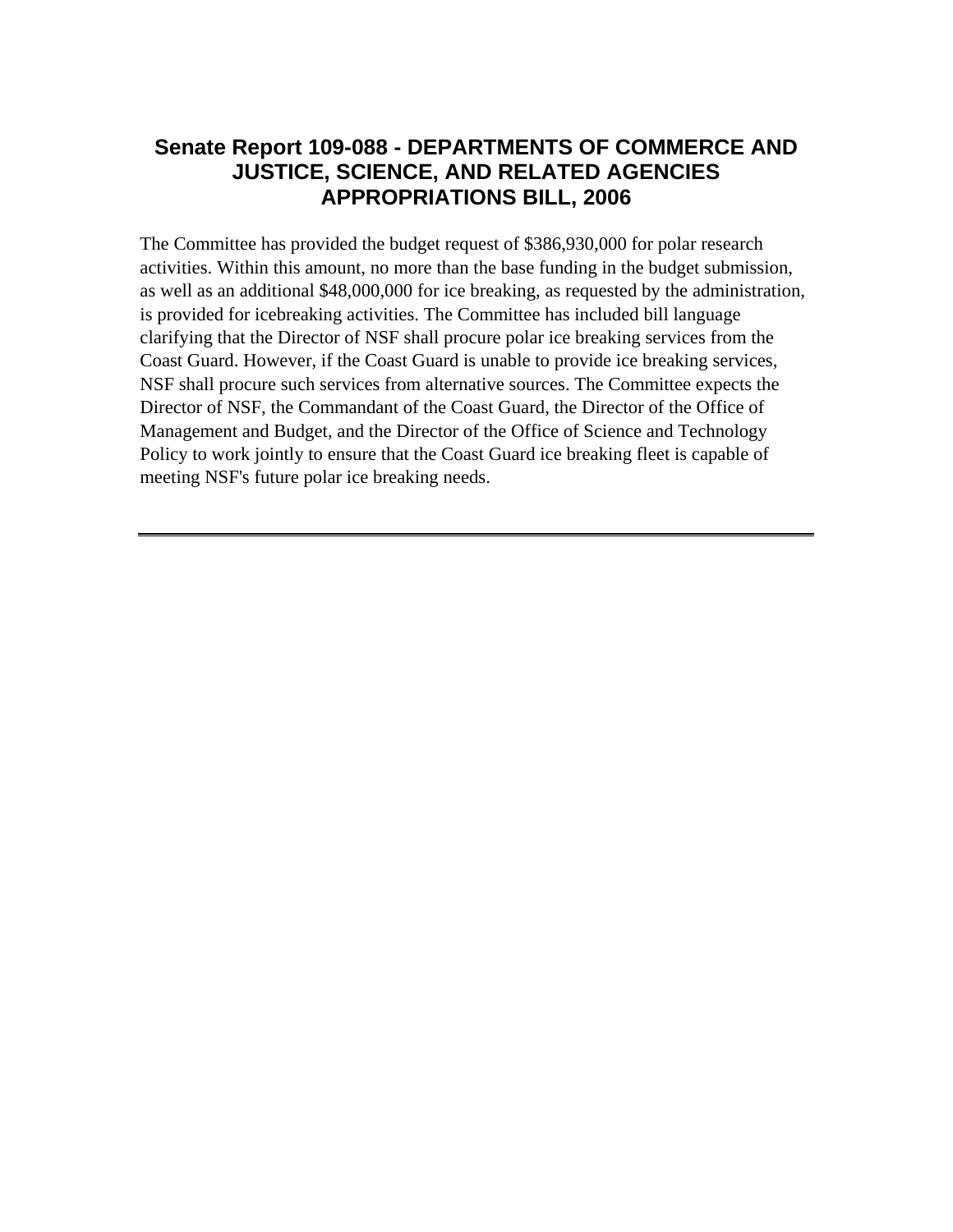### **#6-H.R.2862-EAS**

**Departments of Commerce and Justice, Science, and Related Agencies Appropriations Act, 2006 (Engrossed Amendment as Agreed to by Senate)** 

#### *RESEARCH AND RELATED ACTIVITIES*

*For necessary expenses in carrying out the National Science Foundation Act of 1950, as amended (42 U.S.C. 1861-1875), and the Act to establish a National Medal of Science (42 U.S.C. 1880-1881); services as authorized by 5 U.S.C. 3109; maintenance and operation of aircraft and purchase of flight services for research support; acquisition of aircraft; and authorized travel; \$4,345,213,000, of which at least \$386,930,000 shall remain available until expended for Polar research and operations support, of which up to \$58,000,000 shall be used for the procurement of polar ice breaking services from the U.S. Coast Guard, and that in the event that the U.S. Coast Guard is unable to provide said ice breaking services, then the National Science Foundation shall procure such services from alternative sources, and for reimbursement to other Federal agencies for operational and science support and logistical and other related activities for the United States Antarctic program; the balance to remain available until September 30, 2006: Provided, That receipts for scientific support services and materials furnished by the National Research Centers and other National Science Foundation supported research facilities may be credited to this appropriation: Provided further, That to the extent that the amount appropriated is less than the total amount authorized to be appropriated for included program activities, all amounts, including floors and ceilings, specified in the authorizing Act for those program activities or their subactivities shall be reduced proportionally.*